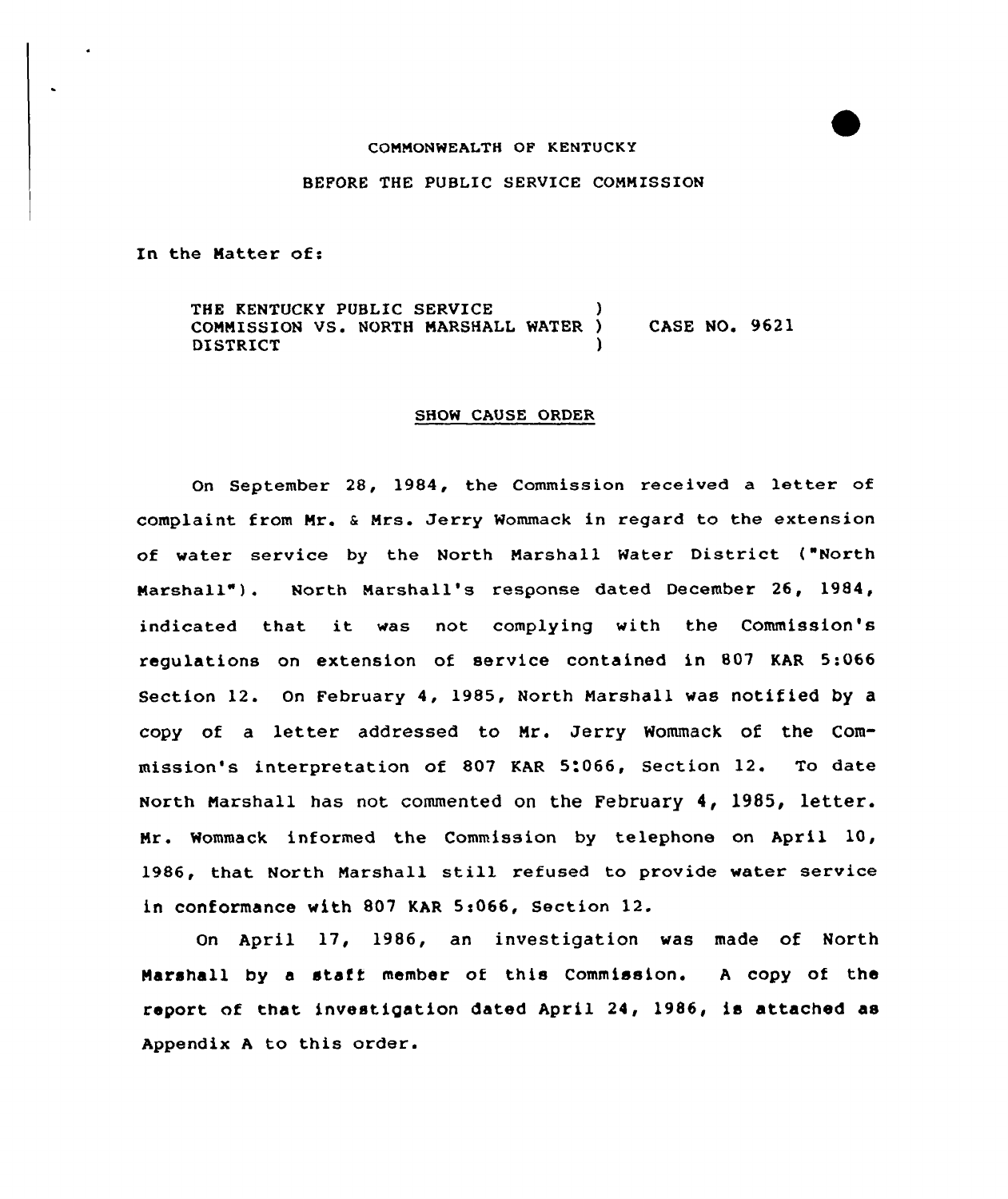After considering the matter and being advised, the Commission, on its own motion, finds that <sup>a</sup> hearing should be held in this matter.

IT IS THEREFORE ORDERED that North Marshall shall appear at a hearing at the offices of the Commission in Frankfort, Kentucky. August 6, 1986, at 1:30 p.m., Eastern Daylight Time, in Hearing Room No. 1, and show cause, if any it can, as to why it should not comply with the Commission's regulations on extension of water service contained in 807 KAR 5:066, section 12.

Done at Frankfort, Kentucky, this 10th day of July, 1986.

PUBLIC SERVICE COMMISSION

/Je-'Chairman Vice Chairman

Ve Williams

ATTEST:

**Secretary**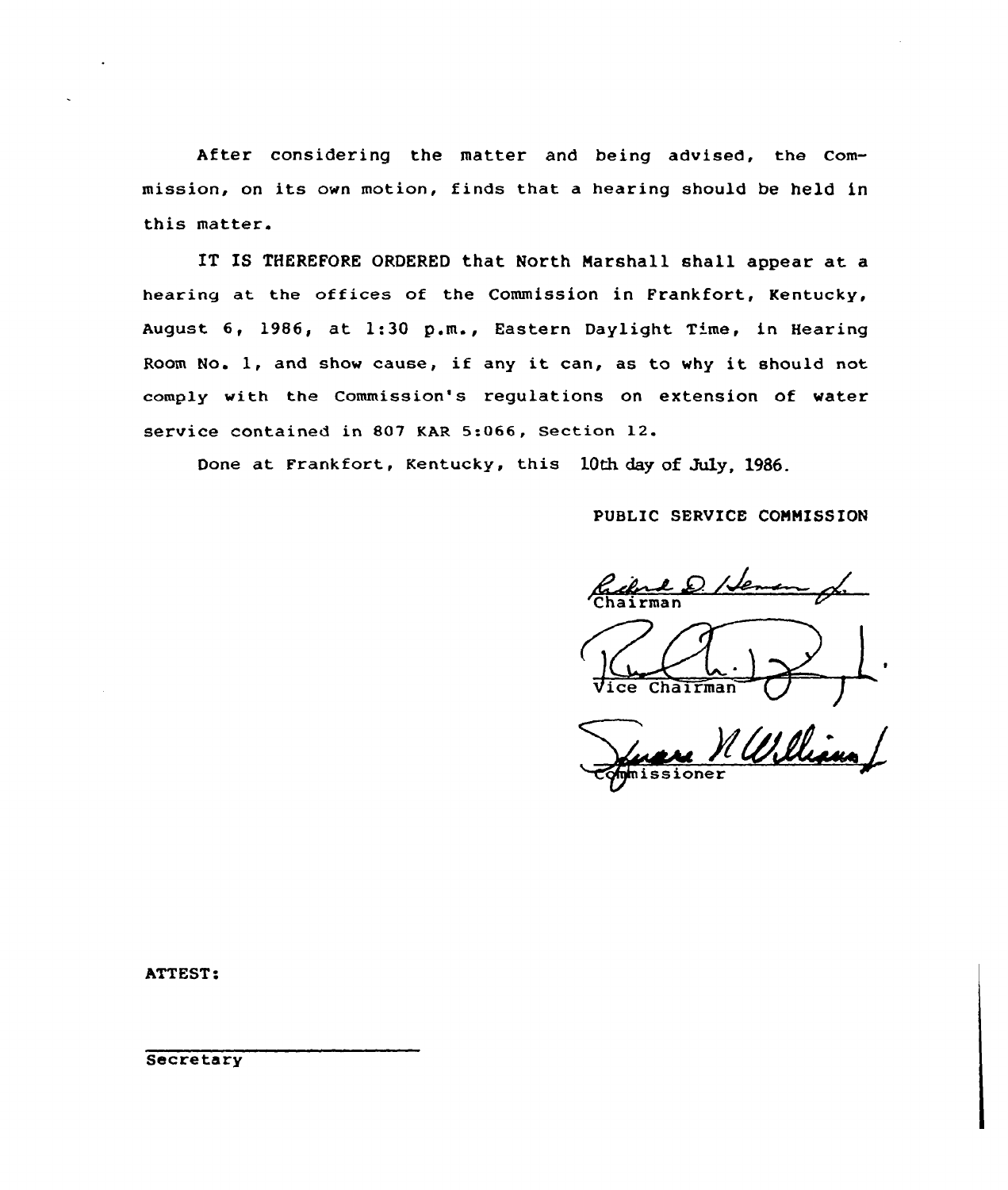## APPENDIX A

### INVESTIGATION REPORT

- TO: Claude G. Rhorer, Jr., Director Division of Utility Engineering and Services
- TH RU: Eddie B. Smith, Manager Water and Sewer Section  $Z\mathcal{L}$
- FROM: K. Michael Newton, Utility Investigator  $\gamma M$ . Water and Sewer Section
- DATE: April 24, 1986
- RE: Mr. <sup>4</sup> Nrs. Jerry Wommack vs North Marshall Water District

# **BRIEF**

On April 17, 1986, an investigation was made of the North Marshall Water District ("North Marshall"), Narshall County, Kentucky. This investigation was conducted by K. Nichael Newton, with information provided by Mr. James Dossett, Manager of North Marshall.

This investigation was made in response to <sup>a</sup> complaint letter from Nr. and Nrs. Jerry Wommack received by the Commission September 23, 1984.

#### INVESTIGATION

On April 17, 1986, a meeting was held with Nr. Jerry Wommack to discuss the current situation at North Marshall.

Mr. Wommack states he first contacted North Marshall for water service in the spring of 1979 after completing construction of his home on Cypress-Dunn Cemetery Road. North Marshall did not have an existing water main on Cypress-Dunn Cemetery Road but did have a water main roughly I I/4 miles away cn Old Dyke Road.

North Narshall informed Nr. Wommack that if he and the other prospective customers would pay for the cost of running the water line down the Cypress-Dunn Cemetery Road, North Marshall would agree to pay \$150 per customer towards the water line.

Nr. Wommack and nineteen other customers contributed \$ 450 each or \$9,000 total toward the construction of a 4-inch P.V.C. water main on Cypress-Dunn Cemetery Road. North Marshall paid<br>\$150 per customer or \$3,000 total toward this construction Labor for this project was provided by Mr. Wommack and the other prospective customers.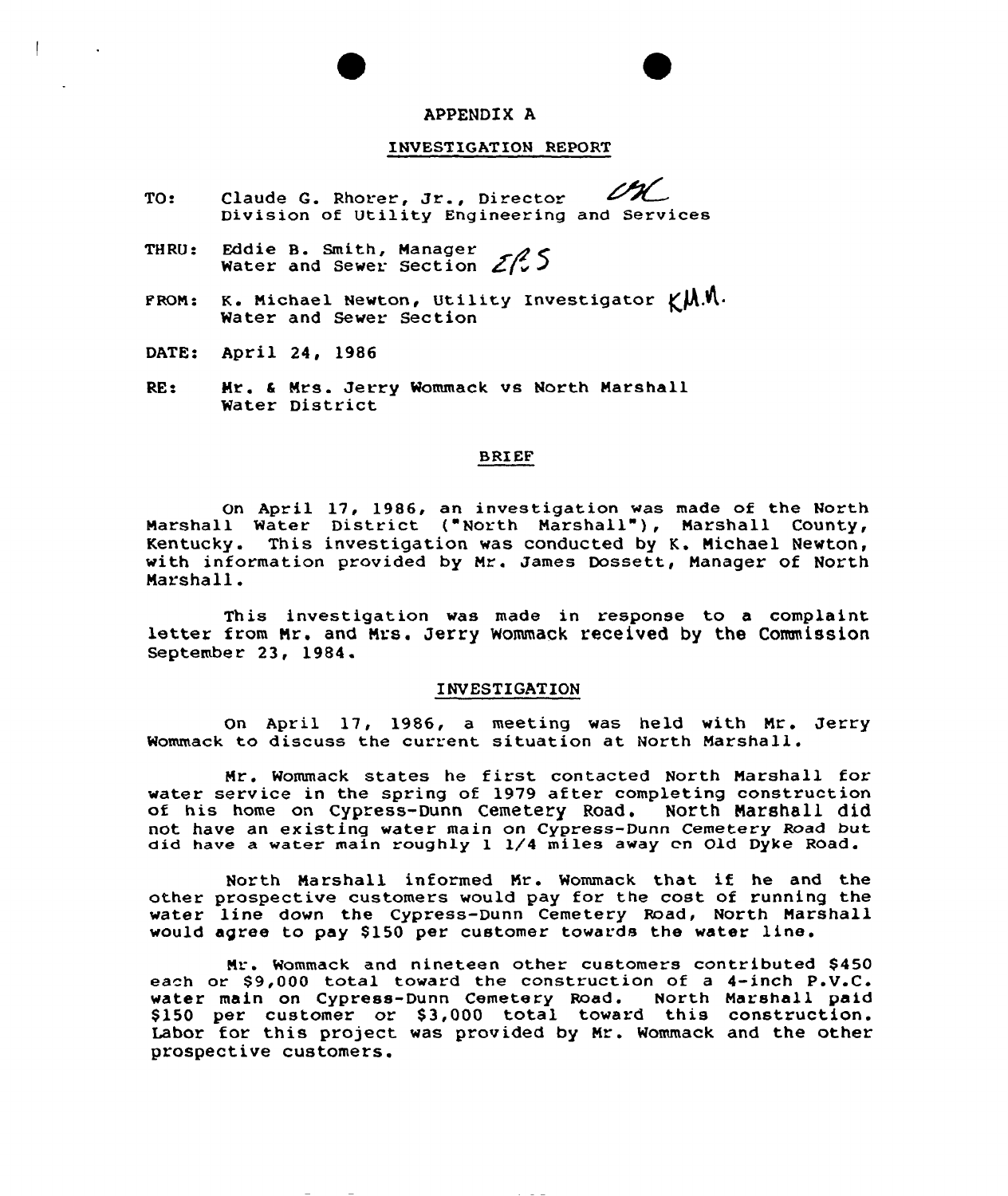Report - Wommack's vs North Marshall W.D. Page 2 April 24, 1986

North Marshall has refunded the original twenty customers on Cypress-Dunn Cemetery Road for three customers connecting<br>after the waterline was built. This refund amounted to \$100 divided by the twenty original customer for each connection made. North Marshall discontinued refunds after these three rebates. Five additional customers have connected since that time with no refunds paid the original customers. All customers connecting<br>after construction of the water line have paid a connection fee of \$ 300.

In 1982, Mr. Wommack purchased a vacation cabin on Engine Road in Marshall County. An existing 3-inch P.V.C. water main extended down this road constructed in 1981 by North Marshall. Mr. Wommack took the connection fee of \$ 300 to North Marshall and was instructed to put a stake where he wanted the water meter set.

Several days later North Marshall telephoned Mr. Wommack that the connection fee for a water meter on Engine Road was \$ 630. Mr. Wommack was instructed the original water holders had paid this and he would have to pay this amount.

Mr. Wommack disagreed with North Marshall's extension of a water main policy toward these two separate areas and hence made his complaint to the Public Service Commission.

On April 17, 1986, I met with James Dossett, manager of North Marshall to discuss their policies on water main extension and this complaint case. Mr. Dossett stated that to the best of his knowledge the information received from Mr. Wommack was correct. In addition, he stated North Marshall does try to get a contract from all prospective customers for such extensions. However, North Marshall has not followed Commission regulations in these contracts.

On February 4, 1985, the Commission staff responded to Mr. Wommack's letter of complaint and correspondence from North Marshall stating the correct definition of 807 KAR 5:066, Section 12 Extension of Service. In addition, the Commission recommended North Marshall to allow Mr. Wommack connection to its distribution system for the connection fee of \$ 300, which is the fee for a 5/8-inch meter.

On April 10, 1986, the Commission staff received a telephone call from Mr. Wommack that North Marshall still would not allow him water service to his vacation home for \$ 300.